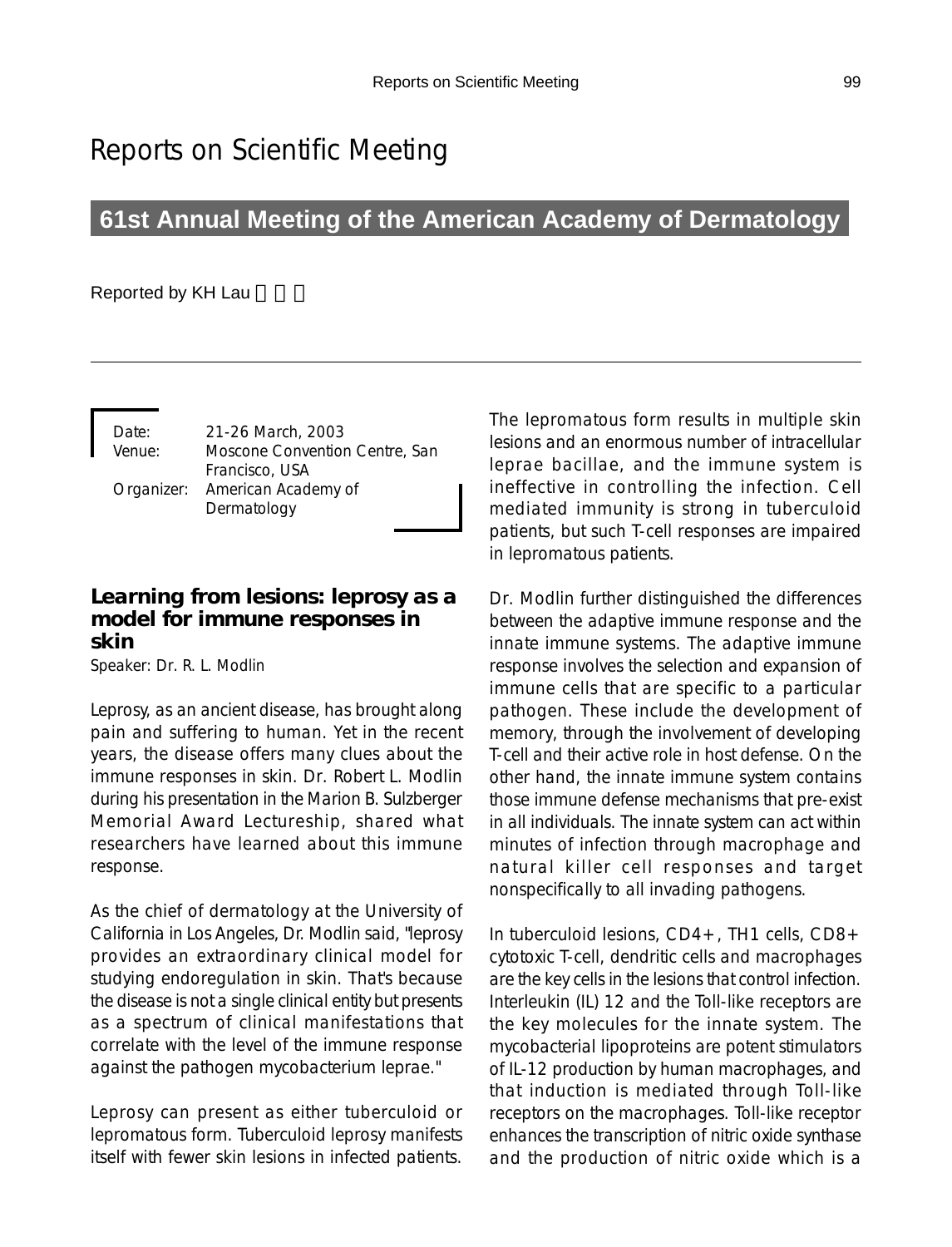powerful antimicrobial agent. In the adaptive system, interferon gamma, CD1 and granulysin are the key molecules. "The result of these cells and these molecules is cell mediated immunity controlling infection," Dr. Modlin noted.

Different immune responses are seen in lepromatous lesions. In lepromatous lesions, the key cells are the CD8+, TH2 cells and monocytes. The key molecule for the innate systems are IL-10, and for the adaptive system, IL-4. The results of this pattern of cells and molecules appear to be the development of a specific tolerance for mycobacterium leprae.

As a result of identifying the key pathoimmunological mechanisms involved in tuberculoid and lepromatous lesions, new clues in developing potential therapies are at the doorsteps. "These cells and molecules provide targets for intervention, and it should be possible to use this information for new treatments for leprosy and other skin diseases" Dr. Modlin said.

According to Dr. Modlin, there is another compelling reason to study leprosy, in addition to gaining insight about immune response in skin. The disease affects about one million people worldwide, making it a health and economic burden on developing countries. The incidence of leprosy has in fact increased in the past 17 years from 550,000 new leprosy patients in 1995 to 760,695 new patients in 2000. Dr. Modlin commented that the increase in new leprosy patients indicated that multi-drug therapy had had minimal impact on the number of new patients, and the leprae bacterium had also become resistant to some antibiotic therapies. "This underscores the need for new vaccine development, which can ultimately occur through identification of the protective immune response and understanding the mechanisms of tolerance", said Dr. Modlin.

#### *Learning Points:*

*As a result of identifying the key cells and molecules involved in the pathogenetic mechanisms in tuberculoid and lepromatous leprosy, new interventional strategy and vaccine development targeting these cells and molecules will provide the breakthrough in the management of this ancient disease.*

### **Symposium on psoriasis and update of therapies**

Speakers: Drs. J. P. Callen, C. A. Elmets, S. R. Feldman, A. B. Gottlieb, H. Honigsmann, A. B. Kimball, G. G Krueger, M. Lebwohl and A. J. Theos

Patients with psoriasis have been asking for new treatments and therapies for years. In recent years, new biologic agents have been developed for the treatment of psoriasis that have the potential to improve the quality of life of the seven million psoriatic patients in USA, and benefit even more patients in the world.

Information about the science behind the new biologic therapies and how they are revolutionizing the treatment of psoriasis is discussed in the symposium. Studies show that psoriasis originates in the immune system and therefore many current treatments target that system. What is unique about biologic treatments is that they pinpoint certain immune responses that are involved in psoriasis, not the entire immune system, thereby creating fewer side effects for the patients and less damage to the immune system as a whole, as compared with the current conventional therapy.

Research has shown that the activation of T-cell is the key in triggering the development of psoriasis. Once activated, these cells release cytokines, which lead to rapid turnover and accelerated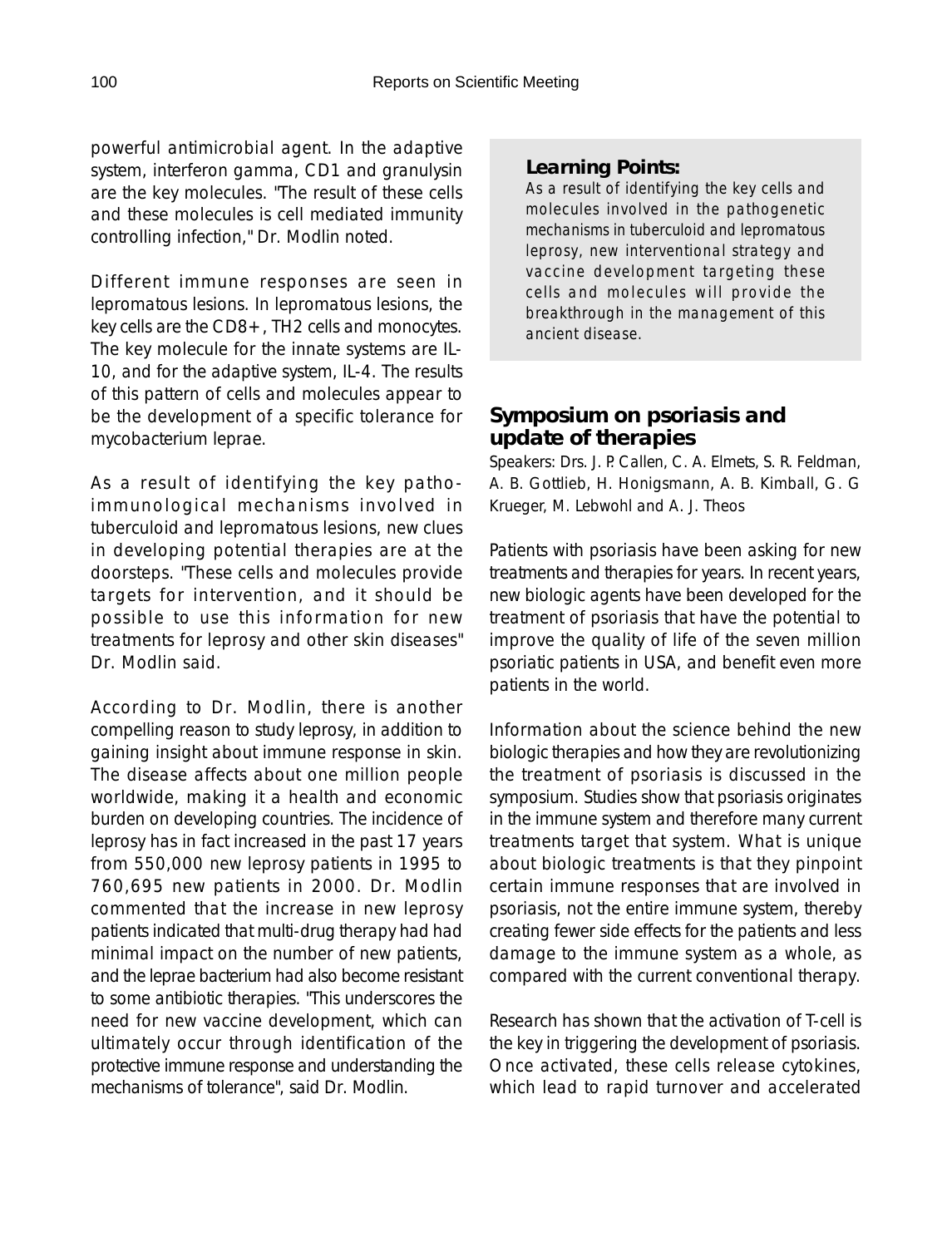proliferation of keratinocytes and setting off other reaction that leads to psoriatic lesions forming on the skin. Various biologic therapies attempt to block this initial T-cell activation.

A variety of biologics, each with long and difficult generic names, have been developed. The nomenclature of these new biologics seems confusing, but Dr. Callen explained the rule very clearly. A drug that ends with "ximab" (e.g. infliximab) means that it is a chimeric monoclonal antibody. One like efalizumab that ends with "zumab" is humanized monoclonal antibody. An "umab" drug like adalimumab is a human monoclonal antibody. And finally, a drug ending in "cept" such as etanercept is a receptor-antibody fusion protein.

Alefacept is the first biologic to be approved by the Food and Drug Administration (FDA) for the treatment of adult psoriasis with moderate to severe disease who are candidates for systemic therapy or phototherapy. It is an immunosuppressive dimeric fusion protein that consists of the extracellular CD2- binding portion of the human leukocyte function antigen-3 (LFA-3) linked to the Fc portion of human IgG1. This biologic works by destroying activated T-cells especially memory T-cells, which are involved in the pathogenesis of psoriasis, thereby stopping the early cycle of psoriasis. It has negligible effects on naive T-cells, natural killer cells, and B-lymphocytes. In a recent study by Vaishnaw et al, patients received a 12-week course of alefacept. This drug is given intravenously (7.5 mg IV) or through intramuscular (15 mg IM) injection every week. After 12-weeks, more than 30 percent of patients had a very significant improvement in their psoriasis with a reduction on the Psoriasis Activity and Severity Index (PASI) of greater than 75 percent. Even more patients improved when PASI reduction of greater than 50 percent were considered. In addition, the level of improvement continued long after the course of treatment was finished. In fact, improvement after a course of alefacept has been shown to last for an average

of eight months or longer, depending on the length of treatment. Lymphopenia, increased risk of infection and possibly malignancies such as basal or squamous cell carcinoma have been reported. Among 1357 patients who received alefacept in one study, 25 patients were diagnosed with 35 treatment-related malignancies. The majority of them were basal  $(n=6)$  or squamous cell carcinoma (n=17) of the skin. Three cases of lymphoma were observed, one being non-Hodgkin's and two Hodgkin's lymphoma.

Etanercept is the second biologic that is FDAapproved for the treatment of psoriatic arthritis and is currently in phase III trials for the treatment of cutaneous psoriasis. It is a dimeric fusion protein consisting of the extracellular ligand-binding portion of the human 75kd tumour necrosis factor (TNF) receptor linked to the Fc portion of human IgG1. Etanercept blocks TNF, hence prevents the initiation of the kerationocyte excessive proliferation. In preliminary studies in patients with extensive psoriasis, twice weekly subcutaneous injections (25 mg SC) with etanercept resulted in more than half of the patients having a reduction on their PASI of up to 75 percent. More than 70 percent of patients experienced a reduction on the PASI of up to 50 percent. Etanercept has a relatively slow onset of action, with significant improvement being seen in about three months.

Furthermore, efalizumab and infliximab are two other biologics that are currently in phase III testing with the FDA and both have been shown to improve psoriasis dramatically.

Efalizumab is a humanised monoclonal IgG1 antibody to CD11a, the alpha chain of leukocytes function associated antigen-1(LFA-1). It interferes with the migration of T-cell to the skin and their activation in tissue and hence provides potential benefit for patients with psoriasis. It has an advantage of relatively rapid onset of therapeutic effect. It is given by subcutaneous injection (2 mg/ kg) once a week. Gottlieb et al, in an open-label study demonstrated significant improvement of